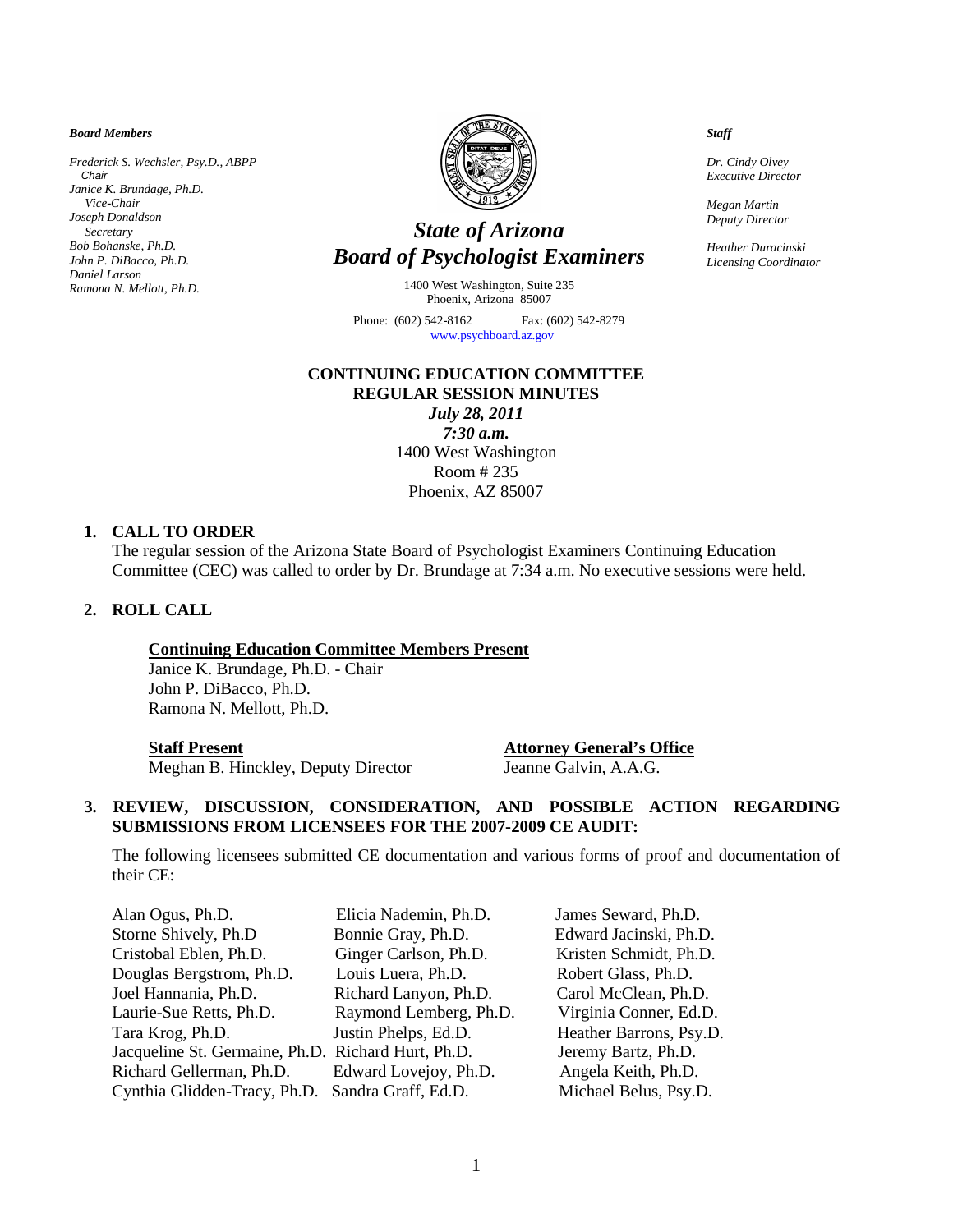Thomas Merrill, Ph.D.

Bonnie Milam, Ph.D. Karen Peterson, Ph.D. Maria Delgado, Ph.D. Hayward Fox, Ph.D. Janet Blackham, Ph.D. Michael Bayless, Ph.D. Ruchi Bhargava, Ph.D. Brady Dalton, Psy.D. Edward Lovejoy, Ph.D. Kimberly Morris, Ph.D. Lea Didion-Mattice, Ph.D. David Federhar, Ph.D.

Dr. Brundage requested that Barbara Lanyon, Ph.D. and Celia Drake, Ph.D. be removed from this list as they had deficiencies that needed to be remedied. After discussion, Dr. Mellott made a motion, seconded by Dr. DiBacco, to find the above noted licensees in compliance with the Board's 2009-2011 CE Audit. The motion carried (3-0). The Committee directed staff to notify these licensee's, via a letter, that their compliance with the CE audit was met.

### **4. REVIEW, DISCUSSION, AND POSSIBLE ACTION REGARDING LICENSEES WHO MAY NOT BE IN COMPLIANCE WITH THE 2009-2011 CE AUDIT**

Lauren Dawson, Ph.D. – Committee members proceeded with a substantive review of Dr. Dawson's CE audit submissions. Upon review, the Committee noted that the letters written by Dr. Meadows from the American Academy of Clinical Neuropsychologists (AACN) for the CE courses entitled: "Mock Depositions & Cross Examination of Experienced Neuropsychologist Experts," "The Practice of Forensic Neuropsychology: Differential Diagnosis & Data Analysis," "Use of the MMPI-2 Instruments in Neuropsychological Evaluations" did not indicate the year in which the CE was completed nor did the letters indicate the date on which they were written. The Committee requested that Dr. Dawson submit additional information and documentation indicating the year the CE with AACN was completed as well as the date the letters were written.

Alan Lewis, Ph.D. – Committee members proceeded with a substantive review of Dr. Lewis's CE audit submissions. Upon review, the Committee noted that Jack Rachko, CEU provider in Normative Systems Training, may not qualify as an approved provider for Category I CE pursuant to R4-26-207. The Committee noted that there was not evidence of instructor qualifications for: State of Arizona Juvenile Corrections: ADJC Programming Day 2010, for Canyon State Academy: Intensive Leadership Training On Evidence Based Practices, for State of Arizona: Professional Conduct and for State of Arizona: Multidisciplinary Team. The Committee requested that Dr. Lewis submit further information and documentation regarding the CE providers for the above noted courses to determine whether the providers fulfill the requirements of A.A.C. R4-26-207(D).

Lisa Unruh-Parker, Ph.D. – Committee members proceeded with a substantive review of Dr. Unruh-Parker's CE audit submissions. Upon review, the Committee noted that the CE providers from "Ethics in the Behavioral Healthcare Environment" (Bill Burnett, M.Ed., MAC, CPSA), "Domestic Abuse 101 and Emerge Services" (Amy Oggel, MPH, CHES, CPSA), "Intro to Working w/Older Older Clients" (Anne Morrison, MPA, CPSA) may not fulfill the requirements of A.A.C. R4-26-207(D). The Committee requested that Dr. Dawson submit further information and documentation that the CE providers from the above noted courses fulfill the requirements of A.A.C. R4-26-207(D).

Michael Zatkowsky, Ph.D. – Committee members proceeded with a substantive review of Dr. Zatkowsky's CE audit submissions. Upon review, the Committee noted that, pursuant to A.A.C. R4-26- 207(G)(5), Dr. Zatkowsky failed to submit a signed affidavit to document self-study activity for the following Category II self-study activities: *The Hair Pulling Problem* by Fred Renzel, Ph.D., *When Your Child is Cutting: A Parents Guide to Helping Children Overcome Self Injury* by Merry McVey-Mobe, Sony Khelmeni-Patel, *Cognitive-Behavioral Therapy for Bipolar Disorder*, by Monica Ramirez-Besco, *Overcoming Compulsive Hoarding,*"\ by F. Neziroglu, Ph.D., *Help for Hair Pullers: Understanding & Coping with Trichotillomania*, by Nancy J. Keuthen, Ph.D. The Committee requested that Dr. Zatkowsky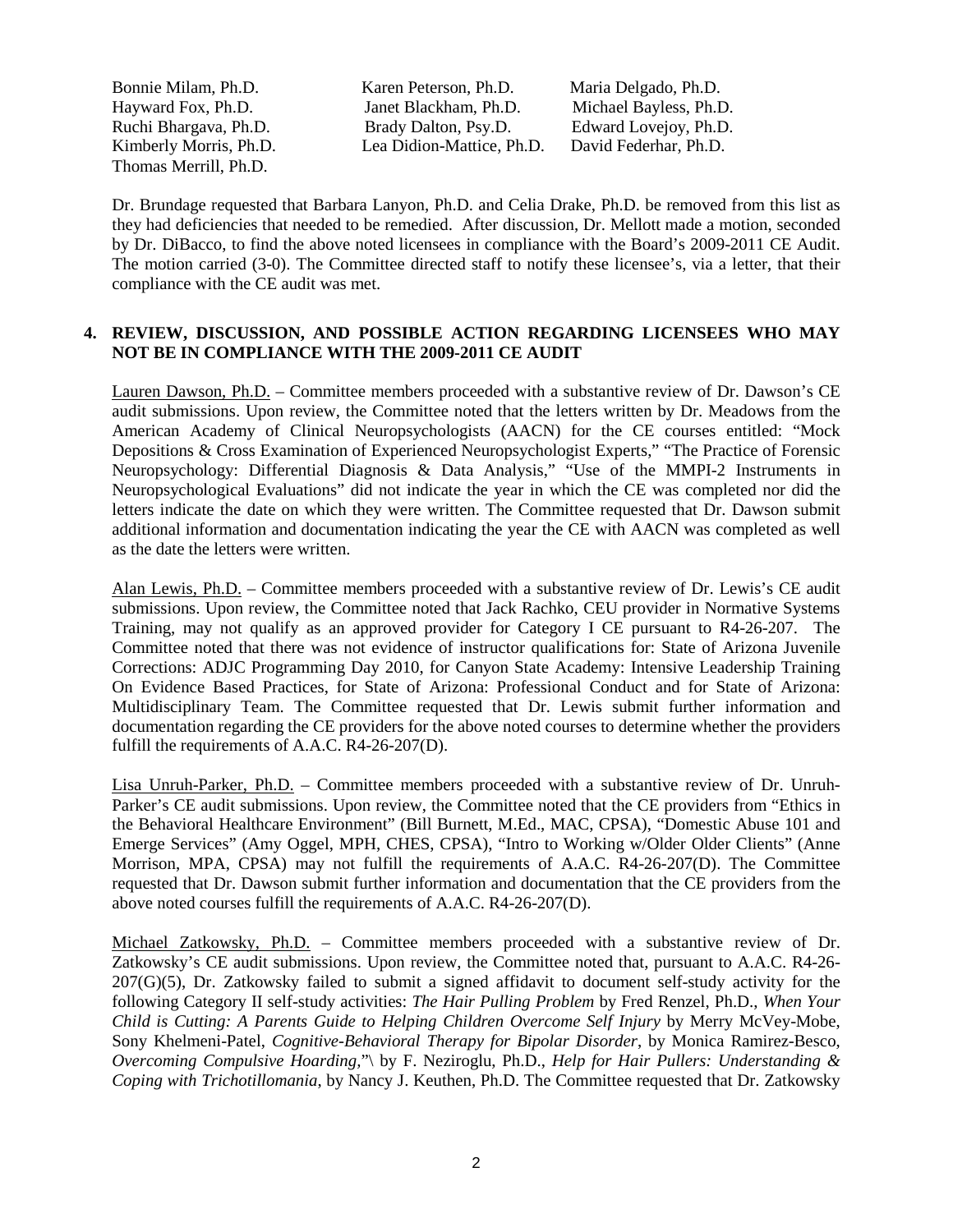submit a signed and notarized affidavit that includes a description of the self-study activity, the subject covered, the dates, and number of hours involved.

Ralph Earle, Ph.D. – Committee members proceeded with a substantive review of Dr. Earle's CE audit submissions. Upon review, the Committee noted that Dr. Earle attended a conference entitled "Creating a Culture of Healthy Sexuality: Integrity and Integration" by the Society for Advancement of Sexual Health. The Committee noted that this may not fulfill the requirements of A.A.C. R4-26-207(B)(2) regarding the required 4 CE credits in Domestic Violence or Child Abuse. The Committee requested Dr. Earle submit further information and documentation, such as the conference program and/or materials that provides an explanation of the content of the course "Creating a Culture of Healthy Sexuality: Integrity and Integration" and how it relates to fulfilling the rule A.A.C. R4-26-207(B)(2). If a course program or description is not available, the Committee offered Dr. Earle the option of completing an additional 4 CE credits or more in the area of Domestic Violence or Child Abuse in order to fulfill the requirements of A.A.C. R4-26-207(B)(2).

Elva Blanks, Ph.D. – Committee members proceeded with a substantive review of Dr. Blanks' CE audit submissions. Upon review, the Committee noted that, pursuant to A.A.C. R4-26-207(G)(5), Dr. Blanks failed to submit a signed affidavit to document self-study activity for the following Category II self-study activities: *Children of the Self Absorbed: A Grown up Guide to Getting Over Narcissistic Parents* by Nina Brown E & D., *The Seven Principles for Making Marriage Work* by John Gottham, Ph.D., *Assessing and Managing Risk in Psychological Practic: An Individual Approach* by Bennett, Ph.D. Additionally, the Committee noted that Dr. Blanks attended a conference entitled "Various Topics on Eating Disorder Treatment & Inpatient Services" by Craig Johnson, Ph.D. and Rick Bishop, M.D. The Committee noted that this may not fulfill the requirements of A.A.C. R4-26-207. The Committee requested that Dr. Blanks submit a signed and notarized affidavit that includes a description of the self-study activity, the subject covered, the dates, and number of hours involved.

Mary Lou Frank, Ph.D. Committee members proceeded with a substantive review of Dr. Frank's CE audit submissions. Upon review, the Committee noted that all 66 hours of Dr. Frank's CE documentation were completed on March 27, 2011. The Committee is requesting further information or documentation that Dr. Frank fulfilled the requirements of A.A.C. R4-26-207. Specifically, the Committee is requesting clarification of the date of completion of Dr. Frank's CE.

Timothy Bowers, Ph.D. Committee members proceeded with a substantive review of Dr. Bowers' CE audit submissions. Upon review, the Committee noted that, specifically, supervision of graduate students cannot be counted towards CE credits. Case conferences may be counted towards Category II CE credits if it fulfills the requirements of A.A.C. R4-26-207(2). The Committee is requesting that Dr. Bowers submit documentation pursuant to A.A.C. R4-26-207(G) to determine if his CE fulfills the Category II requirements.

Marion Selz, Ph.D. Committee members proceeded with a substantive review of Dr. Selz's CE audit submissions. Upon review, the Committee noted that Dr. Selz attended a conference entitled "Behavioral Emergencies: An Evidenc-Based Resource for Evaluating and Managing Risk of Suicide, Violence, and Victimazation". The Committee noted that this may not fulfill the requirements of A.A.C. R4-26- 207(B)(2) regarding the required 4 CE credits in Domestic Violence or Child Abuse. The Committee requested Dr. Selz submit further information and documentation, such as the conference program and/or materials that provides an explanation of the content of the course and how it relates to fulfilling the rule A.A.C. R4-26-207(B)(2). If a course program or description is not available, the Committee offered Dr. Selz the option of completing an additional 4 CE credits or more in the area of Domestic Violence or Child Abuse in order to fulfill the requirements of A.A.C. R4-26-207(B)(2).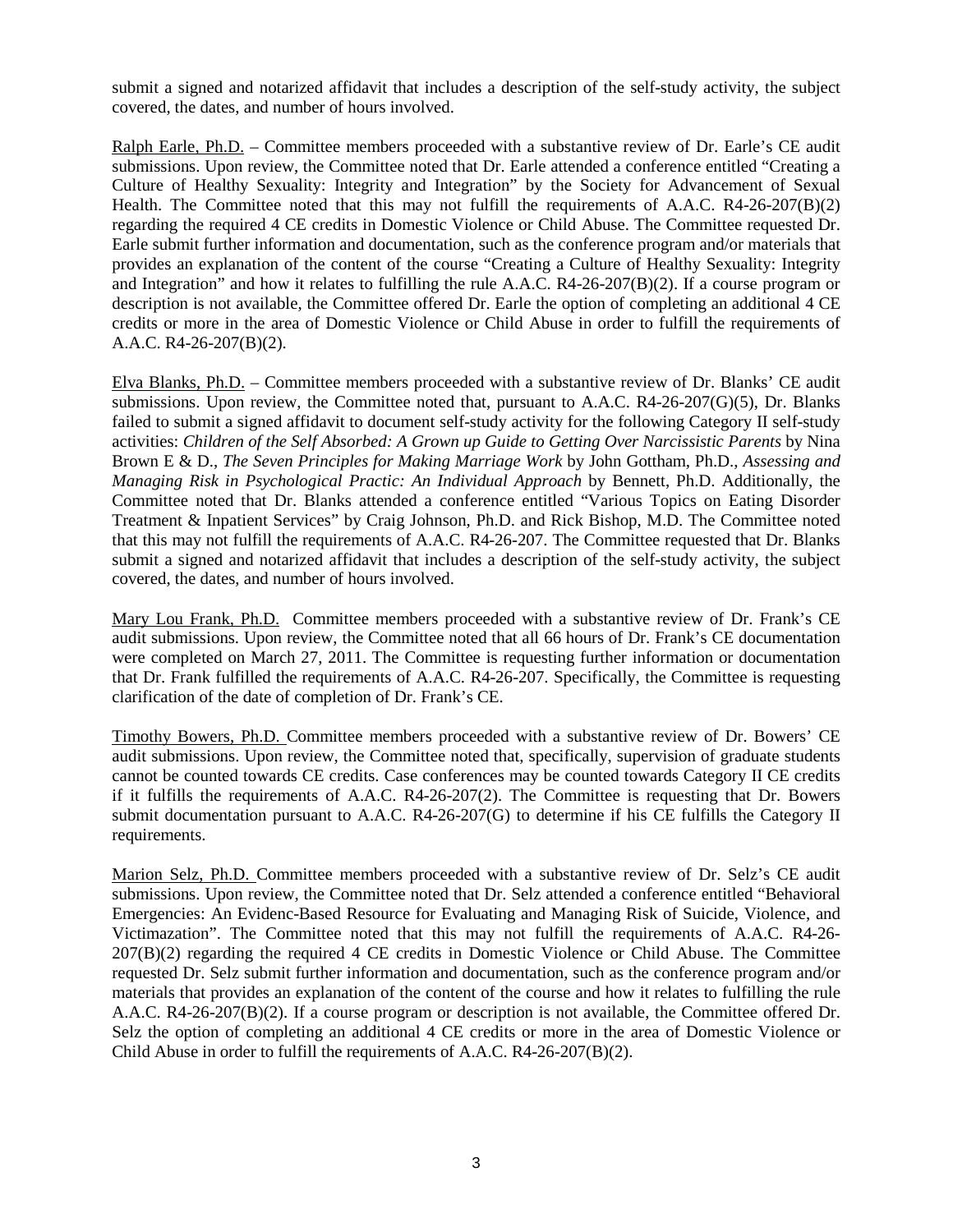John Petti, Psy.D. Committee members proceeded with a substantive review of Dr. Petti's CE audit submissions. Upon review, the Committee noted that Dr. Petti attended a conference entitled *Developing Resilience in Victim Services.* The Committee noted that this course was attended after April 30, 2011, and that it does not fulfill the requirements of A.A.C. R4-26-207(B)(2) regarding the required 4 CE credits in Domestic Violence or Child Abuse. The Committee requested that Dr. Petti complete 4 CE credits or more in the area of Domestic Violence or Child Abuse in order to fulfill the requirements of A.A.C. R4-26-207(B)(2).

Kimi Wright, Ph.D. Committee members proceeded with a substantive review of Dr. Wright's CE audit submissions. Upon review, the Committee noted that Dr. Wright attended conferences entitled "Ethics in Counseling & Psychotherapy and NVAA: The Justice System and Victim Services". The Committee noted that the CE courses do not fulfill the requirements A.A.C.  $R4-26-207(B)(1)$  and (2) regarding Ethics and Child Abuse and Domestic Violence. The Committee disallowed Dr. Wright's course in "Ethics in Counseling & Psychotherapy" as it was completed in accordance with her Board Order for a Decree of Censure and Continuing Education dated 05/24/10. Additionally, the Committee noted that the CE course entitled "NVAA: The Justice System & Victim Services" may not fulfill the requirements of A.A.C. R4-26-207(2). The Committee requested that Dr. Wright submit additional documentation and information in the form of a course or program description of the course content and how it pertains to the requirements of law.

Curtis Walling, Ph.D. Committee members proceeded with a substantive review of Dr. Walling's CE audit submissions. Upon review, the Committee noted that Dr. Walling attended a course entitled "A Psychologist's Oath" by Kate Amatruda*,* LMFT, BCETS & Jaqueline Schwartz, Ph.D*.* The Committed noted that the CE course may not fulfill the requirements A.A.C. R4-26-207(B)(1) regarding Ethics. The Committee requested that Dr. Walling submit additional documentation and information in the form of a course or program description of the course content and how it pertains to the requirements of law.

Joseph Patterson, Ph.D. Committee members proceeded with a substantive review of Dr. Patterson's CE audit submissions. Upon review, the Committee noted that Dr. Patterson attended a course entitled "Preventing & Responding to Juvenile Crime & Delinquency". The Committed noted that the CE course may not fulfill the requirements A.A.C. R4-26-207(B)(2) regarding Child Abuse and/or Domestic Violence. The Committee requested that Dr. Patterson submit additional documentation and information in the form of a course or program description of the course content and how it pertains to the requirements of law.

Steven Gurgevich, Ph.D. Committee members proceeded with a substantive review of Dr. Gurgevich's CE audit submissions. Upon review, the Committee noted that Dr. Gurgevich attended courses entitled "Emotional Regulation Skills Training: Working with a Child who Explodes, Dad did you Ever Really Love…No!...Care About Me?: Healing the Trauma of Father Abandonment, Sharing Trance: Hypnosis with a Couple and Healing from the Shame, Loss and/or Self Blame of Abortion and/or Miscarriage". The Committee noted that, pursuant to A.A.C. R4-26-207(G)(5), Dr. Gurgevich failed to submit a *"signed affidavit to document self-study activity that includes a description of the activity, the subject covered, the dates, and number of hours involved"* for the above noted CE courses. Additionally, the Committee noted that the CE courses may not fulfill the requirements A.A.C. R4-26-207(B)(2) regarding Child Abuse and/or Domestic Violence. The Committee requested that Dr. Gurgevich submit additional documentation and information in the form of a course or program description of the course content and how it pertains to the requirements of law.

William Floyd, Ph.D. Committee members proceeded with a substantive review of Dr. Floyd's CE audit submissions. Upon review, the Committee noted that Dr. Floyd attended courses entitled "Employee Education and Home Based Primary Care Mental Health Conference" presented by The Department of Veteran Affairs. The Committee noted that, the CE courses may not fulfill the requirements A.A.C. R4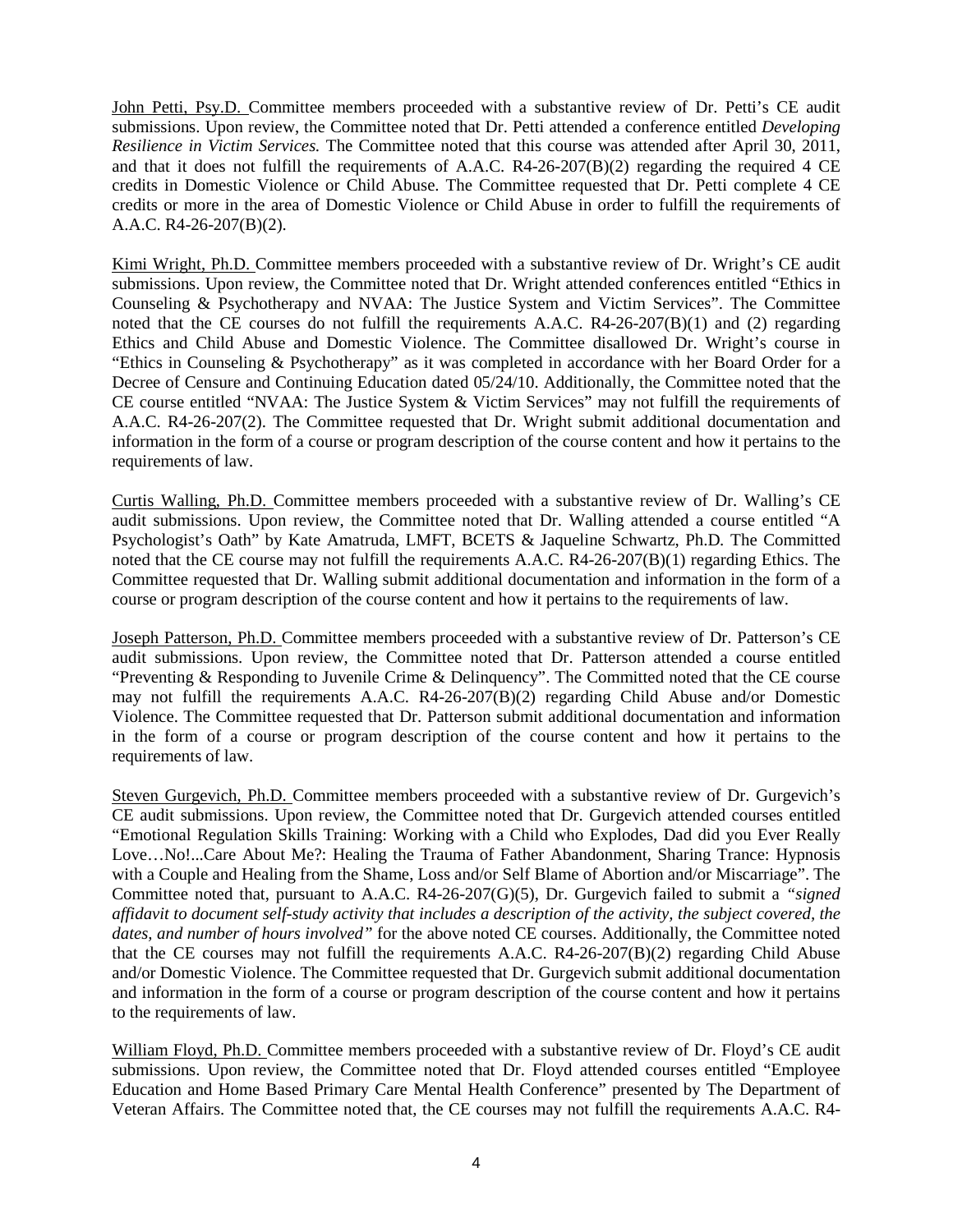26-207. The Committee is requesting that Dr. Floyd submit certificates of completion for CE and the CE provider details pursuant to A.A.C.  $R4-26-207(B)(1)$  and (2) and that he submit additional documentation and information in the form of a course or program description of the course content and how it pertains to the requirements of law.

### **The Committee recessed at 9:00 a.m. on July 28, 2011, and reconvened at 7:30 a.m. on July 29, 2011.**

Thomas Richards, Ph.D. Committee members proceeded with a substantive review of Dr. Richards' CE audit submissions. Upon review, the Committee noted that, specifically, supervision of graduate students cannot be counted towards CE credits. The Committee noted that Dr. Richards' presented a course entitled "Social Anxiety Disorder Conference*"* which may fulfill the requirements of A.A.C. R4-26- 207(C)(2). The Committee is requesting that Dr. Richards' submit a course program or conference agenda that describes and clarifies the content of the presentation.

Carl Bonacci, Ph.D. Committee members proceeded with a substantive review of Dr. Bonacci's CE audit submissions. Upon review, the Committee noted that at Dr. Bonacci submitted his study for the California's Psychology Board's Law and Ethics Exam. The Committee noted that studying for the California Psychology Board's Law and Ethics Exam does not fulfill the requirements of A.A.CR4-26-  $207(C)(1)$ . the Committee offered Dr. Bonacci the option of completing additional CE credits or more in the area of Ethics in order to fulfill the requirements of A.A.C. R4-26-207(B)(1).

Jeffrey Zeig, Ph.D. Committee members proceeded with a substantive review of Dr. Zeig's CE audit submissions. Upon review, the Committee noted that Dr. Zeig attended a course "Law & Ethics*"* two times. The Committee noted that Dr. Zeig may only use a CE course once for credit. In addition, the Committee noted that the course *"*Law & Ethics*"* presented by the Milton H. Erickson Foundation, Inc. does not fulfill the requirements of A.A.C. R4-26-207(B)(2*) "A licensee shall obtain a minimum of eight of the 40 hours required under Category I in subsection (C) as follows: beginning May 1, 2005, at least four hours in domestic violence or child abuse."* The Committee requested that Dr. Zeig complete 4 CE credits or more in the area of Domestic Violence or Child Abuse in order to fulfill the requirements of A.A.C. R4-26-207(B)(2).

Celia Drake, Ph.D. Committee members proceeded with a substantive review of Dr. Drake's CE audit submissions. Upon review, the Committee noted that pursuant to A.A.C. R4-26-207(G)(5), Dr. Drake failed to submit a *"signed affidavit to document self-study activity that includes a description of the activity, the subject covered, the dates, and number of hours involved"* pertaining to submitted self-study, "Training Seminar: Disability Determination Process, Breathing: The Master of Self-Healing Series, Understanding Pain, Identifying Psychological Issues in Criminal Cases, Health Watch: A Practitioner's Guide, Clinicians Guide to Violence Risk Assessment and Principles & Practice of Stress Management  $3<sup>rd</sup>$  Edition<sup>n</sup>. The Committee requested that Dr. Drake complete and submit a signed affidavit.

Barbara Lanyon, Ph.D. Committee members proceeded with a substantive review of Dr. Lanyon's CE audit submissions. Upon review, the Committee noted that pursuant to A.A.C. R4-26-207(G)(5), Dr. Lanyon failed to submit a *"signed affidavit to document self-study activity that includes a description of the activity, the subject covered, the dates, and number of hours involved"* pertaining to submitted selfstudy, "Cognitive-Behavioral Therapies for Trauma, Healing the Heart of Trauma and Dissociation, Gay Affirmative Therapy for the Straight Clinician, Neuropsychiatry: An Introductory Approach, Mapping the Mind, Attachment, Trauma, and Healing, Cognitive Approaches to Obsessions and Compulsions: Theory, Assessment, and Treatment*"*. The Committee requested that Dr. Lanyon complete and submit a signed affidavit.